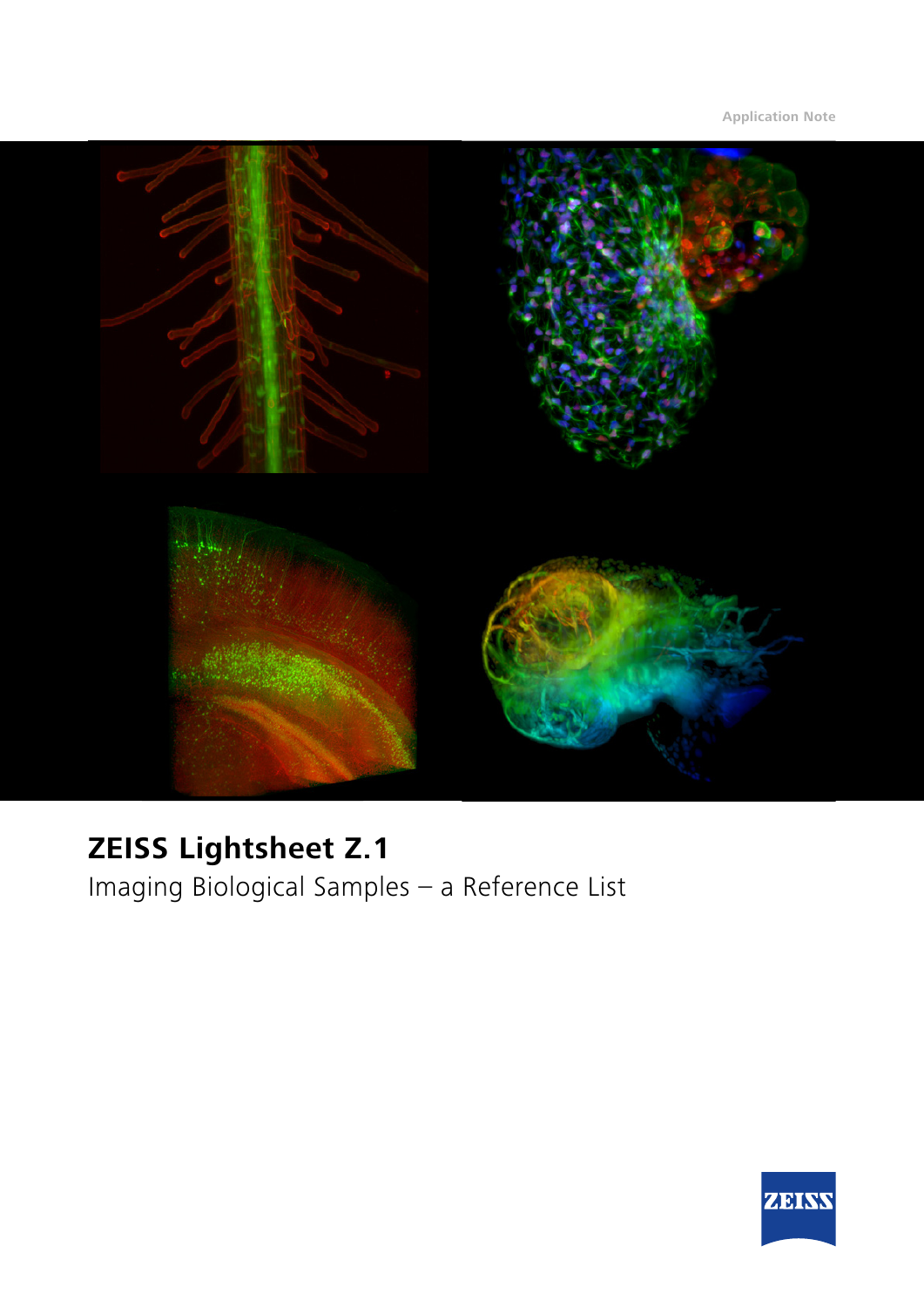# **ZEISS Lightsheet Z.1** Imaging Biological Samples – a Reference List

Author: Dr. Annette Bergter  *Carl Zeiss Microscopy GmbH, Germany*

> Scott Olenych, PhD *Carl Zeiss Microscopy, LLC, Thornwood, NY, USA*

Date: February 2016

#### **Introduction**

In Light Sheet Fluorescence Microscopy (LSFM), the detection beam path is placed perpendicular to the illumination beam path. By this means a fluorescently labeled sample is illuminated from the side, using laser-light that is formed into a thin sheet of light, exciting only fluorophores within the focal plane of the detection objective. Thus all fluorescent signal can be collected on a camera based detector. This unique setup allows for extremely light efficient optical sectioning and unprecedented imaging speed, causing only minimal phototoxicity or bleaching. Image acquisition with high spatial and temporal resolution over long periods of time becomes a feasible task. Lightsheet Z.1 offers a horizontal LSFM setup, in which a sample is suspended from above and placed into a liquid-filled sample chamber, providing the sample with environmentally (temperature, medium) stable conditions over long periods of time. Additionally, the sample can be rotated in front of the detection objective to image from the perfect angle or to combine different viewing perspectives into one dataset, known as Multiview imaging.

The many advantages of Lightsheet Z.1 have been used by scientists of different specialties to advance their research. Imaging live specimens clearly benefits from the combination of advantages LSFM offers. Therefore, many publications featuring Lightsheet Z.1 are reporting in vivo imaging of whole organisms (e.g. model organism in developmental biology) or three-dimensional cell- and tissue-cultures. But fixed and chemically cleared tissues, such as whole mouse brains, also make use of the fast, sensitive and stable imaging conditions of Lightsheet Z.1.

This document is a collection of the published research using Lightsheet Z.1, over the past three years. It shows the vast opportunities of a multi-purpose LSFM within different areas of research.

#### **Further Reading**

- 1. Olaf Selchow and Jan Huisken (2013). Light sheet fluorescence microscopy and revolutionary 3D analyses of live specimens. Photonik international, 2013 (Originally published in German in BioPhotonik 1/2013). For download [click here.](https://www.zeiss.com/content/dam/Microscopy/Products/imaging-systems/Lightsheet Z1/photonik_intl_2013_01_044_HiRes.pdf)
- 2. Reynaud, E. G. et al (2015). Guide to light-sheet microscopy for adventurous biologists. Nature Methods 12, 30 – 34. [doi:10.1038/nmeth.3222](http://www.nature.com/nmeth/journal/v12/n1/full/nmeth.3222.html)
- 3. Pampaloni, F. et al (2015). Light sheet-based fluorescence microscopy (LSFM) for the quantitative imaging of cells and tissues. Cell and tissue Research Volume 360, Issue 1 (129 – 141). [doi 10.1007/s00441-015-2144-5](http://dx.doi.org/10.1007/s00441-015-2144-5)
- 4. White Paper: Sample Preparation for Light Sheet Microscopy, Protocols and Guidelines for ZEISS Lightsheet Z.1. For download [click here](http://applications.zeiss.com/C125792900358A3F/0/E6504BFCBC3C2D39C1257BD500417CA6/$FILE/EN_41_011_058_LightsheetZ1_Sample-Preparation.pdf).



*Figure 1 The light sheet is projected onto the sample form the side (A), i.e. perpendicular to the optical axis of the detection lens, hence illuminating the microscope's entire focal plane. (B) The light sheet is generated either statically using a cylindrical lens or dynamically by high-frequency scanning of a laser beam. (Taken from Olaf Selchow and Jan Huisken, 2013)*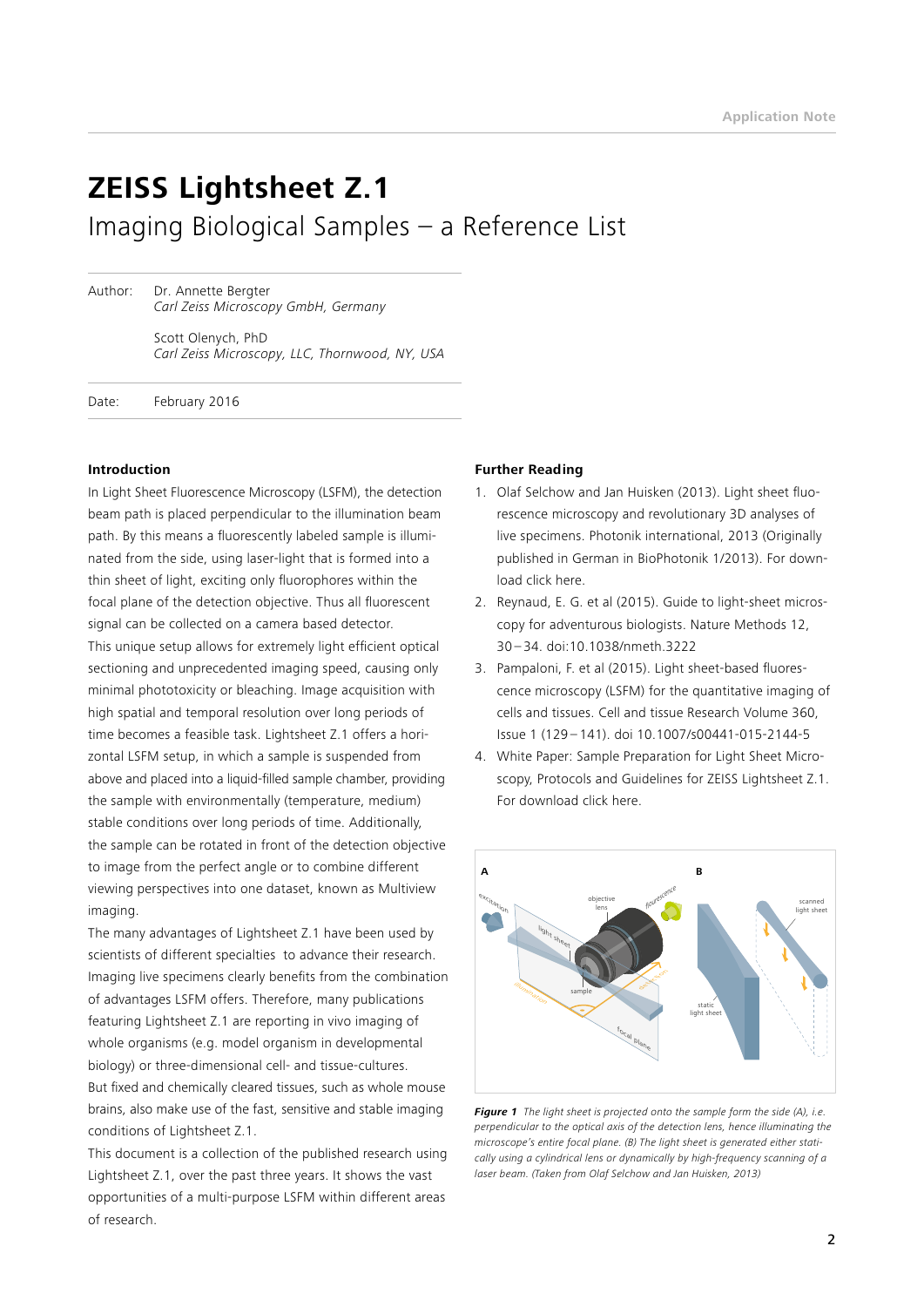# **Cell Culture / In Vitro Imaging**

| Publication                                                                                                                                                                                                                                                              | Sample                                                                                        | Application                                                                                           |
|--------------------------------------------------------------------------------------------------------------------------------------------------------------------------------------------------------------------------------------------------------------------------|-----------------------------------------------------------------------------------------------|-------------------------------------------------------------------------------------------------------|
| Polanski, R. et al (2015). Caspase-8 activation by TRAIL monotherapy predicts<br>responses to IAPi and TRAIL combination treatment in breast cancer cell lines.<br>Cell Death and Disease (2015) 6, e1893. doi:10.1038/cddis.2015.234                                    | Spheroids using 31 different<br>breast cancer cell lines                                      | High throughput application screen<br>Multicolor imaging on fixed tissue                              |
| Sethi, P. et al (2015). 3D tumor tissue analogs and their orthotopic implants<br>for understanding tumor-targeting of microenvironment-responsive nanosized<br>chemotherapy and radiation. Nanomedicine Vol. 11 No. 8 pages 2013-2023.<br>doi:10.1016/j.nano.2015.07.013 | 4T1-mCherry tumor cells, C166-GFP<br>endothelial cells, murine embryonic<br>fibroblasts (MEF) | 3D co-culture spheroid model,<br>representing the milieu of triple<br>negative breast cancer in vitro |
| Hagiwara, M. et al (2015). In vitro reconstruction of branched tubular structures<br>from lung epithelial cells in high cell concentration gradient environment.<br>Scientific Reports 5, Article nr. 8054. doi:10.1038/srep08054                                        | Primary lung epithelial cells                                                                 | 3D cell culture in Matrigel<br>Multicolor imaging on fixed tissue                                     |
| Janisch, K.M. and Dwyer, N.D.(2015). Imaging and quantitative analysis of<br>cytokinesis in developing brains of Kinesin-6 mutant mice. Methods in Cell<br>Biology, available online 2nd September 2015. doi:10.1016/bs.mcb.2015.06.008                                  | Mouse<br>Mus musculus                                                                         | Embryonic mouse cerebral cortex,<br>whole mount "slabs"                                               |

# **Clearing**

| Publication                                                                                                                                                                                  | Sample                                                | Application                                                                                          |
|----------------------------------------------------------------------------------------------------------------------------------------------------------------------------------------------|-------------------------------------------------------|------------------------------------------------------------------------------------------------------|
| Kim, S.-Y. et al (2015). Stochastic electrotransport selectively enhances the<br>transport of highly electromobile molecules. PNAS November 2, 2015.<br>doi:10.1073/pnas.1510133112          | Mouse<br>Mus musculus                                 | Clearing, CLARITY; of whole organs<br>Staining of cleared tissue with<br>stochastic electrotransport |
| Hama, H. et al (2015). Sca/eS: an optical clearing palette for biological imaging.<br>Nature Neuroscience 18 (10). doi:10.1038/nn.4107                                                       | Mouse<br>Mus musculus<br>Human                        | Clearing, Sca/eS, of brain tissue slices<br>Fluorescence imaging<br>TEM imaging after Clearing       |
| Menegas, W. et al (2015). Dopanine neurons projecting to the posterior<br>striatum from an anatomically distinct subclass. eLife 2015;10.7554/eLife.10032.<br>doi:10.7554/el ife.10032       | Mouse<br>Mus musculus                                 | Clearing, CLARITY, of brain tissue<br>Whole brain imaging, mapping<br>neuron projections             |
| Chen, J.Y. et al.(2016), Hoxb5 marks long-term haematopoietic stem cells and<br>reveals a homogenous perivascular niche, Nature, February 11, 530 (7589): 223-7.<br>doi:10.1038/nature16943. | Mouse Bone Marrow<br>Haematopoietic stem cells (HSCs) | Cleared Bone Marrow (CUBIC)                                                                          |
| Eunsoo, L. et al. (2016), ACT-PRESTO: Rapid and consistent tissue clearing and<br>labeling method for 3-dimensional (3D) imaging, Scientific Reports, 6: 19103,<br>doi:10.1038/srep19103     | Mouse Brains                                          | ACT-PRESTO Clearing method                                                                           |

# **Plant Imaging**

| Publication                                                                                                                                                                                                                        | Sample                                                                    | Application                                                                                                                                                                 |
|------------------------------------------------------------------------------------------------------------------------------------------------------------------------------------------------------------------------------------|---------------------------------------------------------------------------|-----------------------------------------------------------------------------------------------------------------------------------------------------------------------------|
| Perochon, A. et al (2015). TaFROG encodes a Pooideae orphan protein that<br>interacts with SnRK1 and enhances resistance to the mycotoxigenic fungus<br>Fusarium graminearum. Plant Physiol. Nov 9 (2015). doi:10.1104/pp.15.01056 | Plant<br>Arabidopsis thaliana                                             | Functional characterization of a gene<br>as a component of resistance to the<br>important disease (Fusarium head<br>blight9 in wheat (Triticum aestivum)<br>in vivo imaging |
| Ovecka, M. et al. (2015). Preparation of plants for developmental and cellular<br>imaging by light-sheet microscopy. Nature Protocols 10, 1234-47.<br>doi:10.1038/nprot.2015.081                                                   | Plant<br>Arabidopsis thaliana                                             | Sample preparation of seedlings<br>Root growth and development<br>in vivo imaging                                                                                           |
| Berson, T. et al (2014). Trans-Golgi network localized small GTPase RabA1d is<br>involved in cell plate formation and oscillatory root hair growth. BMC Plant<br>Biology 14:252. doi:10.1186/s12870-014-0252-0                     | Plant<br>Arabidopsis thaliana,<br>Allium porrum,<br>Nicotiana benthamiana | Root development<br>Root hair formation<br>In vivo imaging<br>Time lapse experiments                                                                                        |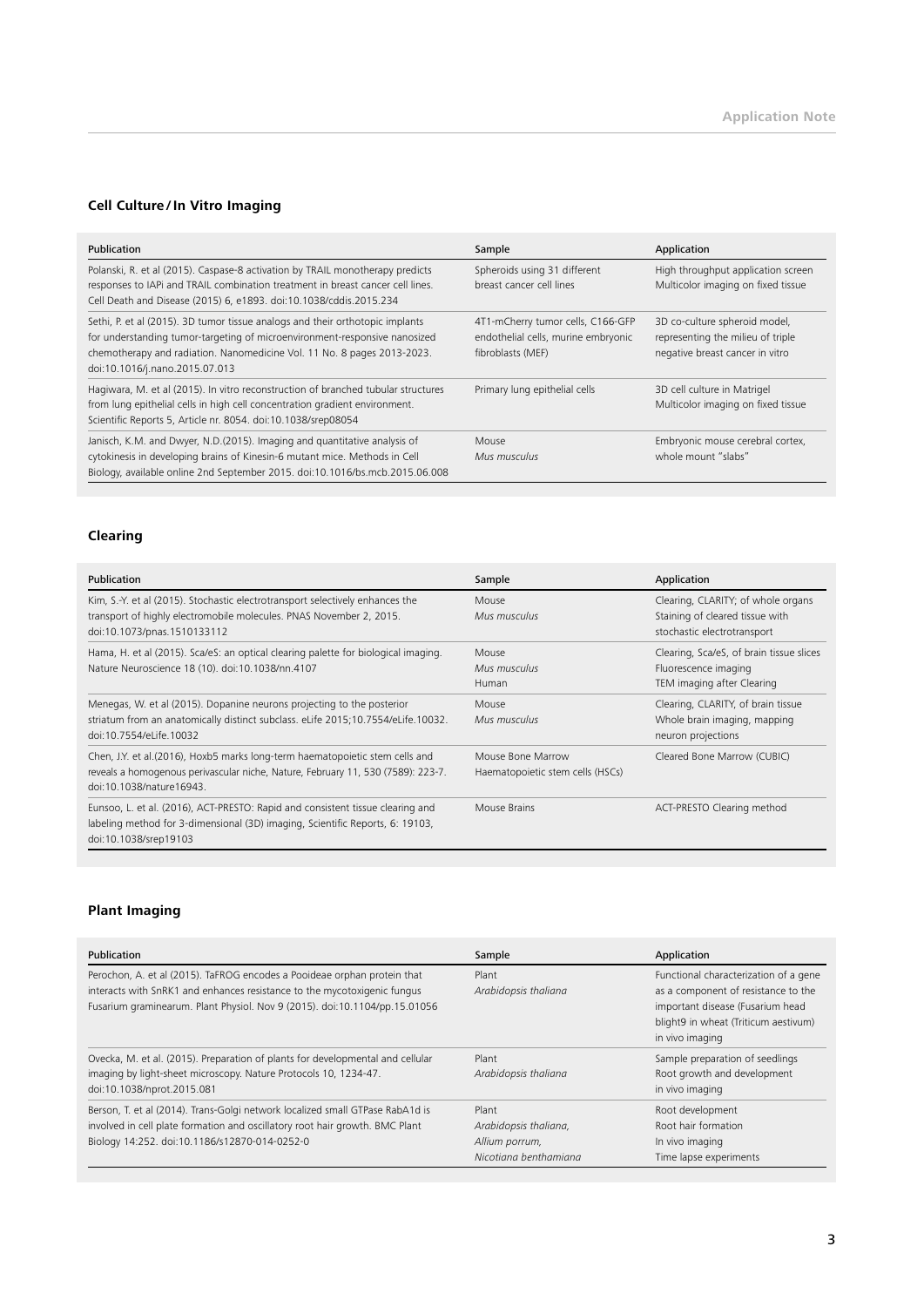# **Whole Organisms / In Vivo Imaging**

| Publication                                                                                                                                                                                                                                                                             | Sample                                                                | Application                                                                                              |
|-----------------------------------------------------------------------------------------------------------------------------------------------------------------------------------------------------------------------------------------------------------------------------------------|-----------------------------------------------------------------------|----------------------------------------------------------------------------------------------------------|
| Yokota, Y. et al (2015). Endothelial Ca <sup>2+</sup> oscillations reflect VEGFR signaling-<br>regulated angiogenic capacity in vivo. eLife 2015; 10.7554/eLife08817.<br>doi: 10.7554/eLife08817                                                                                        | Zebrafish embryo<br>Danio rerio                                       | Ca <sup>2+</sup> imaging in endothelial cells<br>during angiogenesis<br>In vivo imaging                  |
| Francisco, J. et al (2015). SPARC triggers a cell-autonomous program of synapse<br>elimination. PNAS October 27, 2015. doi: 10.1073/pnas.1512202112                                                                                                                                     | Western clawed frog tadpole<br>Xenopus tropicalis                     | Neuronal development<br>Excess synaptic contacts elimination<br>Fixed tissue                             |
| Park, O.K. et al (2015). 3D Light-Sheet Fluorescence Microscopy of Cranial<br>Neurons and Vasculature during Zebrafish Embryogenesis. Mol. Cells 38(11).<br>doi:14348/molcells.2015.0160                                                                                                | Zebrafish embryo<br>Danio rerio                                       | Cranial vasculature and nervous<br>system morphogenesis<br>Time lapse experiments                        |
| Bajoghli, B. et al. (2015). Noninvasive in toto imaging of the thymus reveals<br>heterogeneous migratory behavior of developing T cells. The Journal of Immuno-<br>logy vol. 197 no5 2177-2186. doi: 10.4049/jimmunol.1500361                                                           | Medaka<br>Oryzias latipes                                             | T-cell migration in the juvenile thymus<br>In vivo imaging                                               |
| Chittajallu, D.R. (2015). In vivo cell-cycle profiling in xenograft tumors by<br>quantitiative intravital microscopy. Nat Methods Jun; 12(6):577-85.<br>doi: 10.1038/nmeth.3363                                                                                                         | Mouse<br>Mus musculus                                                 | Automatization of cell -<br>cycle profiling in vivo imaging                                              |
| Chow, C.L. et al (2015). Characterization of a unique cell population marked by<br>transgene expression in the adult cochlea of nestin-CreER(T2)/tdTomato-reporter<br>mice. J Comp Neurol. 2015 Jul 1;523(10):1474-87. doi: 10.1002/cne.23747                                           | Mouse<br>Mus musculus                                                 | Whole mount cochlear<br>Multicolor imaging                                                               |
| Wu, X. et al. (2015). Innovative delivery of siRNA to solid tumors by super<br>carbonate apatite. PLoS One. Mar 4;10(3):e0116022.<br>doi: 10.1371/journal.pone.0116022                                                                                                                  | Mouse<br>Mus musculus                                                 | In vivo siRNA delivery into<br>solid tumor tissue<br>Multicolor imaging of fixed tissue                  |
| Meyen, D. et al (2015). Dynamic filopodia are required for chemokine-dependent<br>intracellular polarization during guided cell migration in vivo.<br>eLife 2015;4:e05279. doi:org/10.7554/eLife.05279                                                                                  | Zebrafish embryo<br>Danio rerio                                       | Chemokine-directed migration of<br>primordial germ cells,<br>in vivo imaging                             |
| Deirdre, C. et al (2015). Spiralian gastrulation: germ layer formation,<br>morphogenesis, and fate of the blastopore in the slipper snail Crepidula fornicate.<br>EvoDevo, 6:24. doi:10.1186/s13227-015-0019-1                                                                          | Snail (slipper snail)<br>Crepidula fornicata                          | Gastrulation in a spiralia<br>Time lapse experiments                                                     |
| Zecca, A. et al (2015). The Order and Place of Neuronal Differentiation Establish<br>the Topography of Sensory Projections and the Entry Points within the Hindbrain.<br>J Neurosci. May 13;35(19):7475-86. doi: 10.1523/JNEUROSCI.3743-14.2015                                         | Zebrafish embryo<br>Danio rerio                                       | Mapping neurosensory network,<br>Axon navigation<br>In vivo imaging                                      |
| Amat, F. et al (2014). Fast, accurate reconstruction of cell lineages from<br>large-scale fluorescence microscopy data. Nat Methods Sep;11(9):951-8.<br>doi: 10.1038/nmeth.3036                                                                                                         | Fruit fly embryo<br>Drosophila melanogaster                           | Cell tracking and cell lineage reconst-<br>ruction, In vivo imaging<br>Time lapse experiments            |
| Pauli, A. et al (2014). Toddler: An Embryonic Signal That Promotes Cell Movement<br>via Apelin Receptors. Science Vol 343 no. 6172.<br>doi:10.1126/science.1248636                                                                                                                      | Zebrafish embryo<br>Danio rerio                                       | Gastrulation<br>In vivo imaging<br>Time lapse experiments                                                |
| Krug, R.G. et al. (2014). A transgenic zebrafish model for monitoring glucocorticoid<br>receptor activity. Genes, Brain and Behavior Jun; 13(5): 478-487.<br>doi:10.1111/gbb.12135                                                                                                      | Zebrafish embryo<br>Danio rerio                                       | Stress responses<br>In vivo imaging                                                                      |
| Udan R.S., et al (2014). Quantitative imaging of cell dynamics in mouse embryos<br>using light-sheet microscopy. Development 141: 4406-4414.<br>doi:10.1242/dev.11102                                                                                                                   | Mouse<br>Mus musculus                                                 | Post-implantation embryogenesis<br>Sample preparation<br>Time lapse experiment                           |
| Dong, J. et al. (2016) Discovery and expression of 3 siglecs-like in Oreochromis<br>niloticus neutrophil, and their interaction with group B streptococcal sialylated<br>capsular polysaccharides, Molecular Immunology - online, February 1, 2016,<br>doi:10.1016/j.molimm.2016.01.005 | Nile Talpia (Fish) Oreochromis niloticus<br>and Zebrafish Danio rerio | Infection of fish with bacteria Strep-<br>tococcus agalactiae (GBS) in free<br>neutrophils and live fish |
| Barry, J. D., et al., (2016), TimerQuant: a modelling approach to tandem fluo-<br>rescent timer design and data interpretation for measuring protein turnover in<br>embryos, Development, Jan 1;143(1):174-9. doi:10.1242/dev.125971                                                    | Zebrafish Danio rerio                                                 | Investigation of fluorescent protein<br>dynamics in live fish                                            |
| Zanoni, M. et al., (2016) 3D tumor spheroid models for in vitro therapeutic<br>screening: a systematic approach to enhance the biological relevance of data<br>obtained, Scientific Reports, Jan 11;6:19103. doi:10.1038/srep19103.                                                     | Cell Spheroids Tumor models                                           | Developed a Spheroid Tumor model<br>for use in a cytotoxicity test                                       |
| Incha, J., et al., (2016), Using Light Sheet Fluorescence Microscopy to Image<br>Zebrafish Eye Development, J. Vis. Exp. (110), e53966, doi:10.3791/53966.                                                                                                                              | Zebrafish Danio rerio                                                 | Live Zebrafish eye development                                                                           |
| Felker, A., et al., (2016) In Vivo Performance and Properties of Tamoxifen<br>Metabolites for CreERT2 Control, PLoS One. 2016 Apr 14;11(4):e0152989.<br>doi:10.1371/journal.pone.0152989                                                                                                | Zebrafish Danio rerio                                                 | Used Zebrafish to study Cre/lox<br>system activation with Tamoxifen and<br>Endoxifen via ERT2            |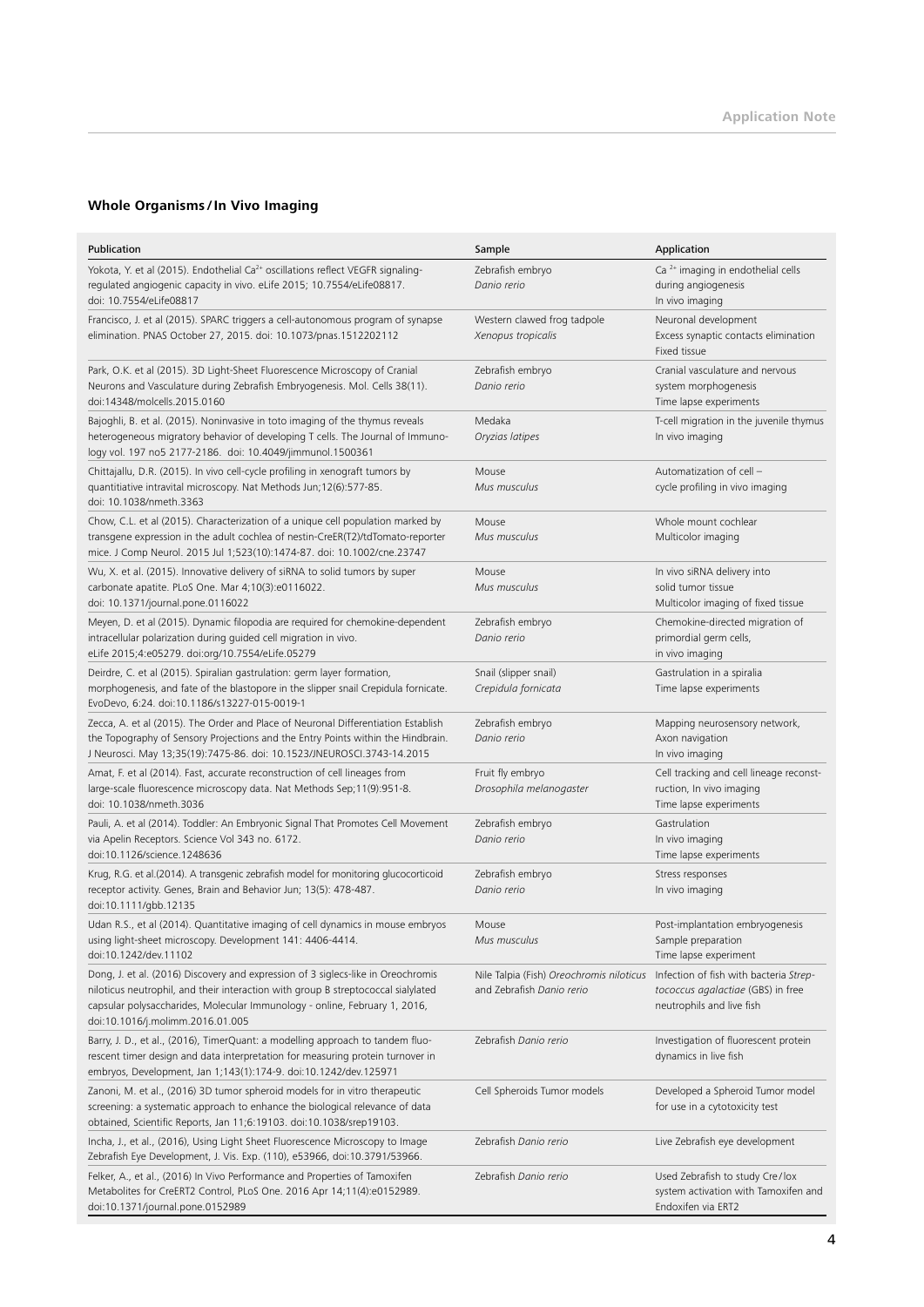#### **Image Processing**

| Publication                                                                                                                                                                     | Sample                                      | Application                                                                                   |
|---------------------------------------------------------------------------------------------------------------------------------------------------------------------------------|---------------------------------------------|-----------------------------------------------------------------------------------------------|
| Schmied, C. et al (2014). Open-source solutions for SPIMage processing.<br>Methods in Cell Biology Vol. 123, pages 505-529.<br>doi:10.1016/B978-0-12-420138-5.00027-6           | Fruit fly embryo<br>Drosophila melanogaster | Multiview imaging<br>Bead-based registration<br>Image processing                              |
| Amat, F. et al (2014). Fast, accurate reconstruction of cell lineages from<br>large-scale fluorescence microscopy data. Nat Methods Sep;11(9):951-8.<br>doi: 10.1038/nmeth.3036 | Fruit fly embryo<br>Drosophila melanogaster | Cell tracking and<br>cell lineage reconstruction<br>In vivo imaging<br>Time lapse experiments |
| Chittajallu, D.R. (2015). In vivo cell-cycle profiling in xenograft tumors by<br>quantitiative intravital microscopy. Nat Methods Jun; 12(6):577-85.<br>doi: 10.1038/nmeth.3363 | Mouse<br>Mus musculus                       | Automatization of cell -<br>cycle profiling in vivo imaging                                   |

#### **Sample Preparation**

| Publication                                                                         | Sample                           | Application                         |
|-------------------------------------------------------------------------------------|----------------------------------|-------------------------------------|
| Flood, P. et al. (2015) Using hydrogels in microscopy: a tutorial. Micron, Online - | Using hydrogels to mount samples | Review on sample mounting including |
| February 8, 2016, doi:10.1016/j.micron.2016.02.002                                  | for microscopy                   | Lightsheet Z.1                      |

#### **Copyright Notice (Cover image):**

upper left: Courtesy of Dr. Axel Mithoefer, Max-Planck-Institute fuer chemische Oekologie

upper right: TNG Weiquan John, Ng Huck Hui, Genome Institute of Singapore

bottom left: Sample was kindly prepared and provided by O.Efimova National Research Center "Kurchatov Institute", Moscow, Russia bottom right: Courtesy of Alvin CH Ma, Zebrafish Core Facility, LKS Faculty of Medicine, The University of Hong Kong, Hong Kong.